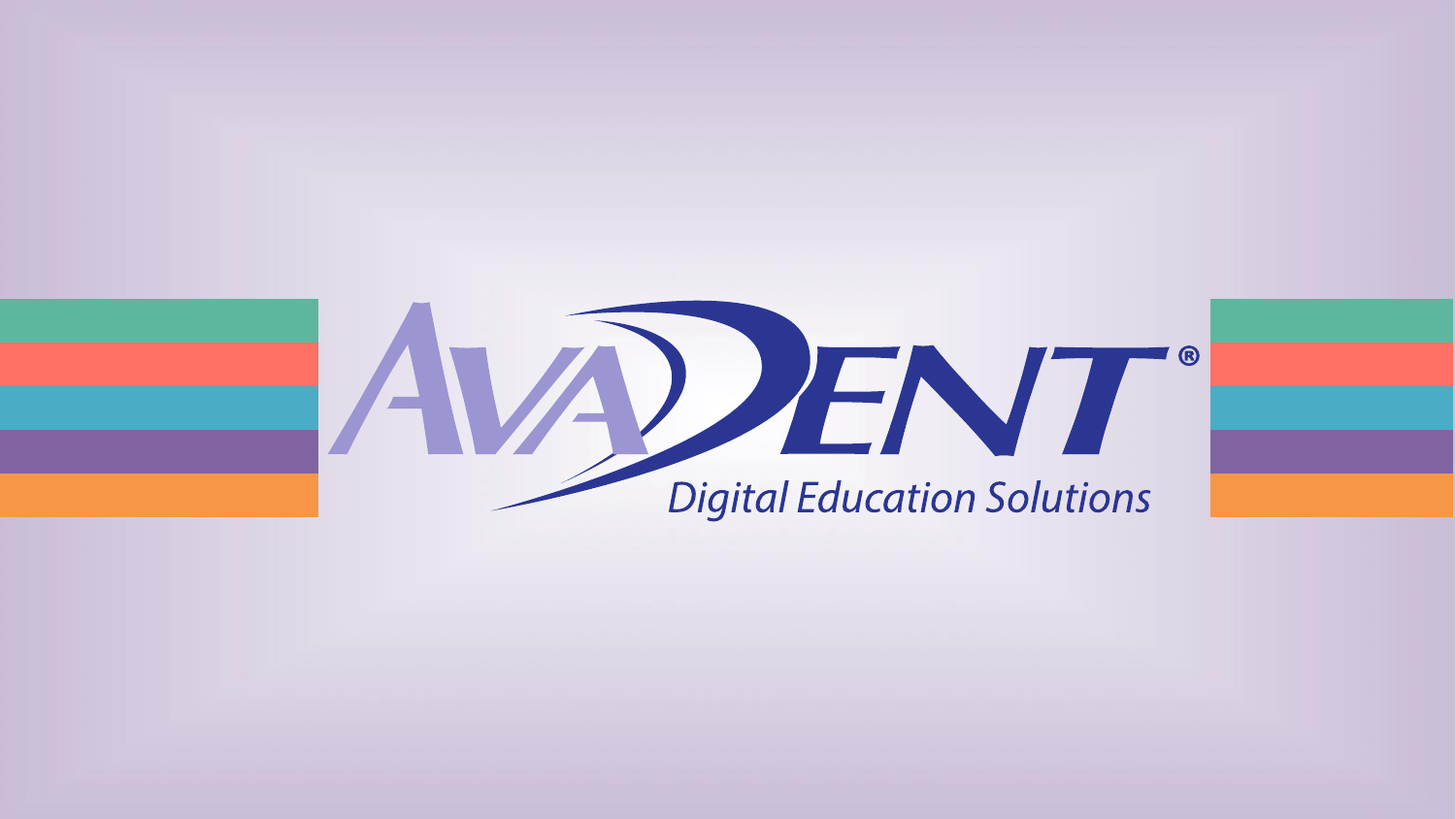

# C L I N I C A L P R O T O C O L S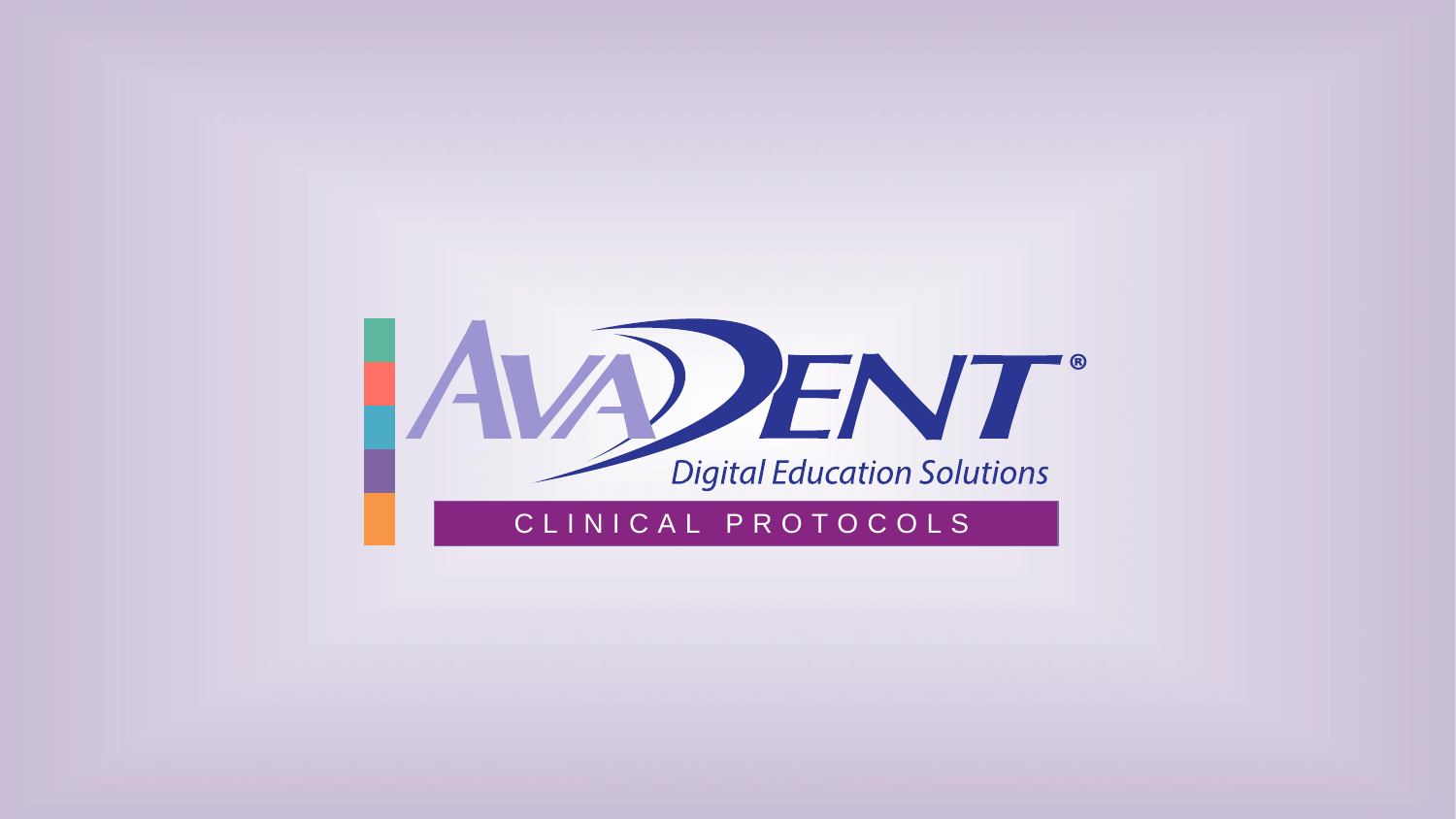

#### **CONSULTATION APPOINTMENT:**

- **a. Initial examination**
- **b. Diagnostic impressions (or take Putty impression of the intaglio of the existing denture)**

**Send Diagnostic impressions or Putty cast to Lab for custom trays and wax rims.**

# D O C T O R

# L A B & G D S



- **a. Fabricate custom trays and wax rims**
- **b. Send to doctor**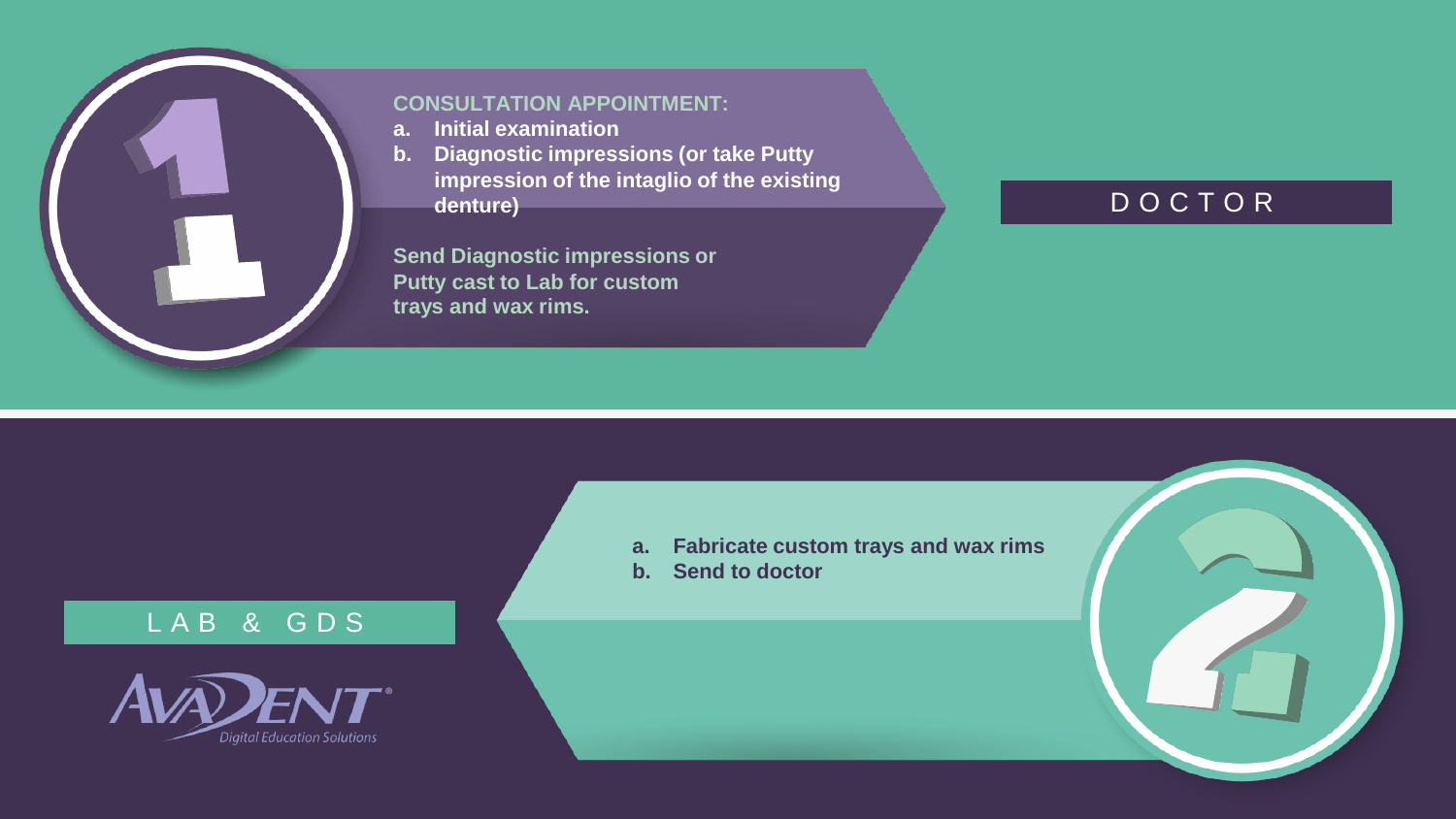

#### **FIRST TREATMENT APPOINTMENT: 45 MIN**

- **a. Final impressions using custom trays**
- **b. Final Wash in wax rims**
- **c. Adjust wax rims, OVD, midline, occlusal plane, incisal edge, tooth/shade selection**
- **d. OPTIONAL: Capture CR by Guided Closure or Gothic Arch Tracing**
- **e. Bite registration**

#### **Send records to lab for scanning**

# D O C T O R

### L A B & G D S



- **a. Scan records that have been sent from doctor**
- **b. Send scan files to GDS**
- **c. GDS designs denture setup and returns to lab**
- **d. Lab checks design and sends to doctor for approval**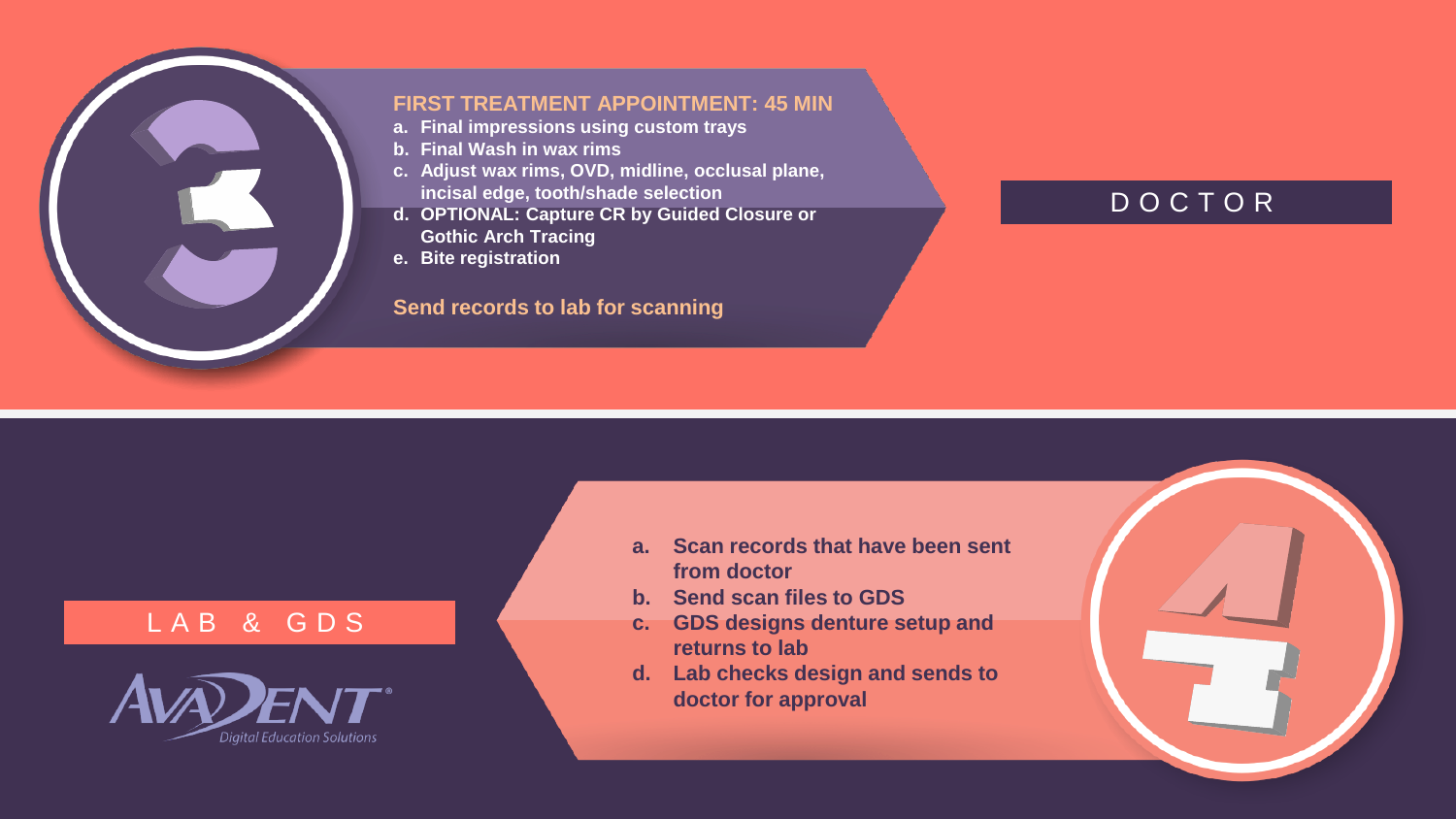**Using 3D Viewer software, doctor views denture setup and sends approval to the lab**

## D O C T O R

### L A B & G D S



**a. Lab sends the approval to GDS b. GDS fabricates a try-in if requested**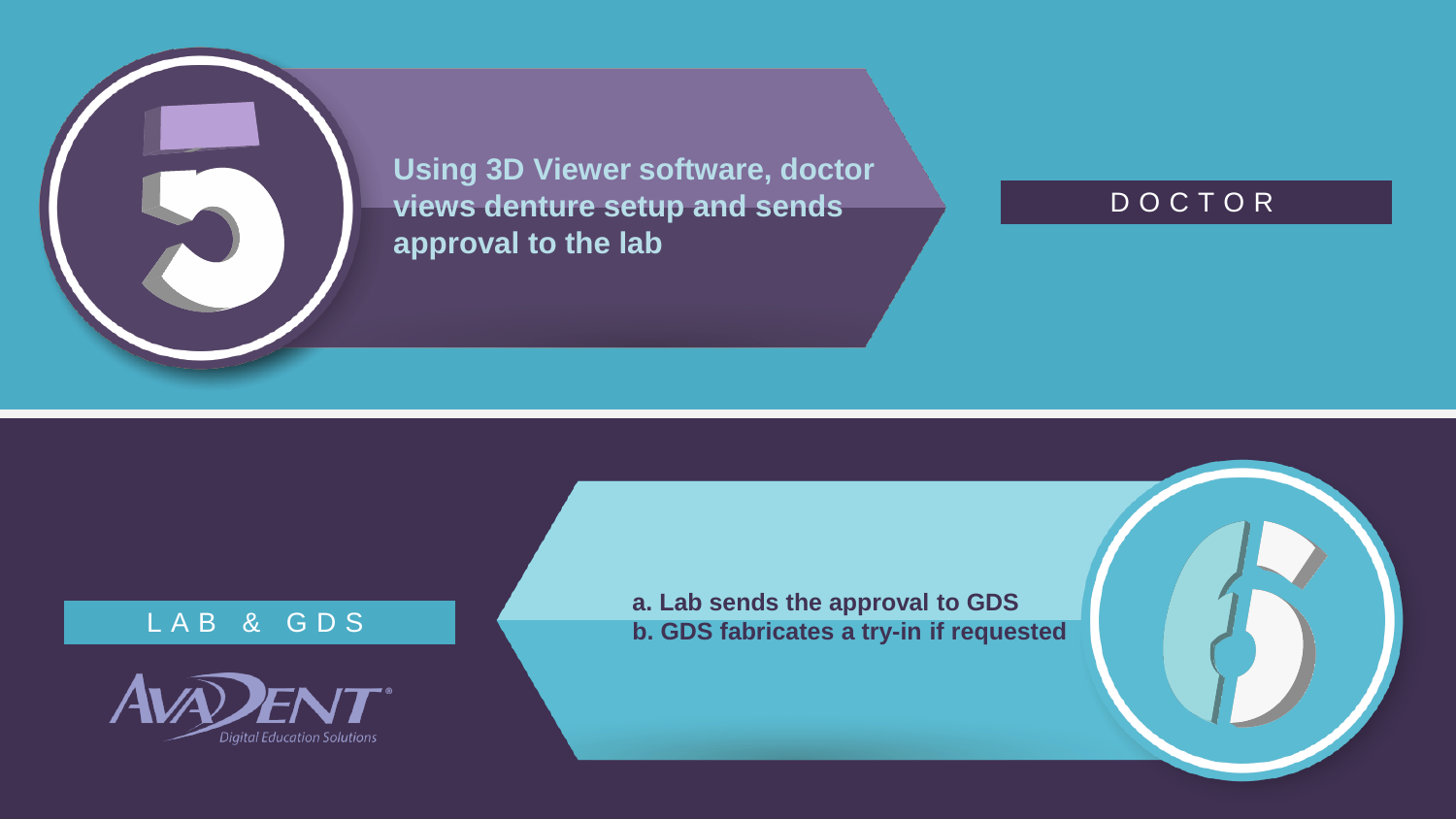#### **SECOND TREATMENT APPOINTMENT: 30 MIN**

- **a. Try-in of denture and make any necessary adjustments on esthetics and fit if necessary**
- **b. Do another wash in denture if required**

#### **SENT TRY-IN TO LAB WITH INSTRUCTIONS ON ANY CHANGES NEEDED**

# D O C T O R

#### L A B & G D S



- **a. Lab receives try-in and does a re-scan if needed**
- **b. Lab sends try-in or new scan to GDS**
- **c. GDS fabricates the final denture and returns to lab, along with "Teeth Forever" card for patient**
- **d. Lab sends final denture and "Teeth Forever" card to doctor**